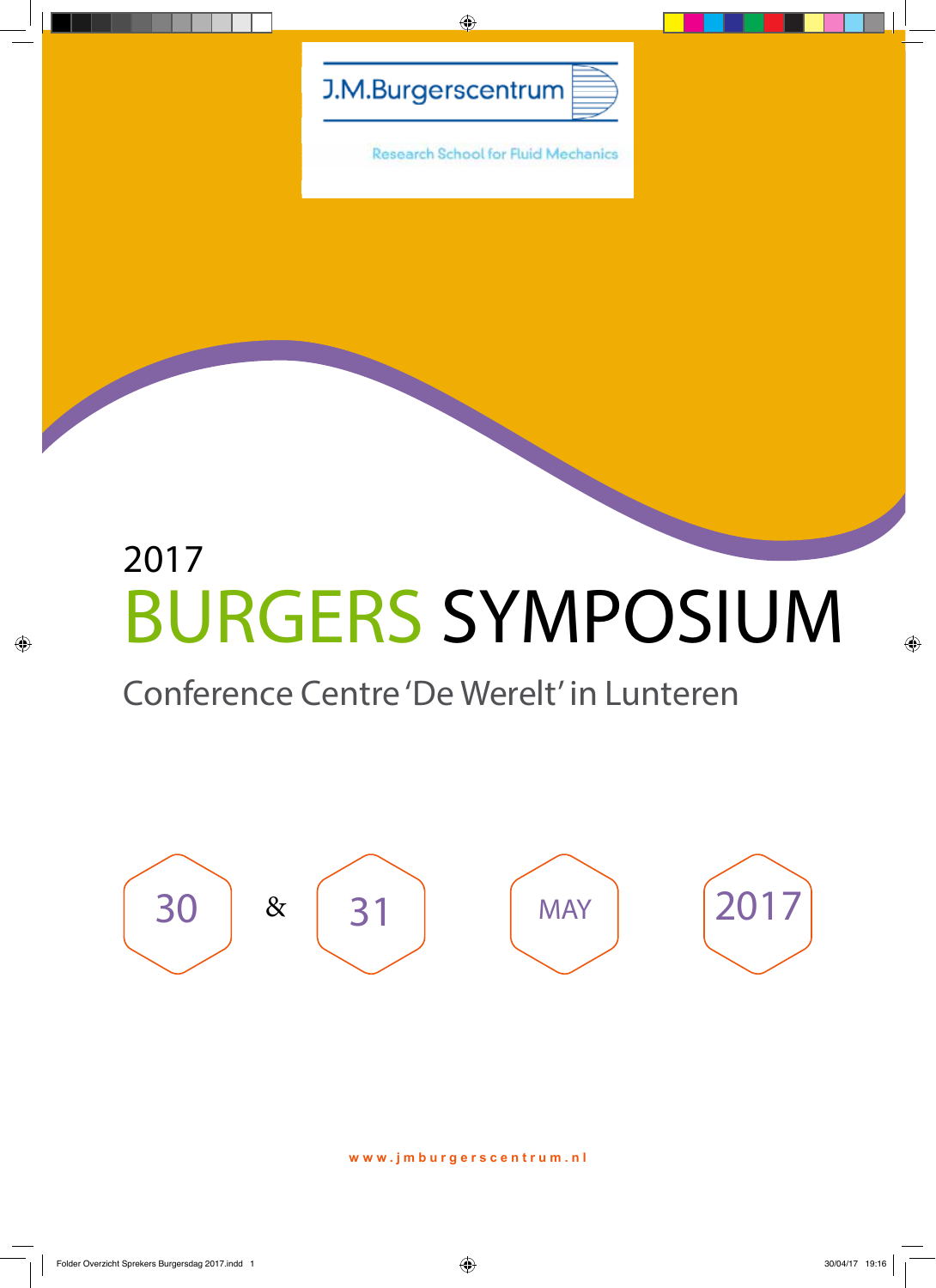

### **TUESday 30 MAY GENERAL PROGRAMME**

### Tuesday 30 May 2017

| Plenary: opening<br>$10.30 - 10.40$<br>Plenary: Burgers Lecture by Prof Christophe Clanet, Ecole Polytechnique, Palaiseau, F<br>$10.40 - 11.30$<br>Plenary: 25 years JMBC! Presentations by Prof Jan Sengers and Prof Leen van Wijngaarden<br>$11.30 - 12.00$<br>$12.00 - 13.00$<br>Lunch. |  |
|--------------------------------------------------------------------------------------------------------------------------------------------------------------------------------------------------------------------------------------------------------------------------------------------|--|
|                                                                                                                                                                                                                                                                                            |  |
|                                                                                                                                                                                                                                                                                            |  |
|                                                                                                                                                                                                                                                                                            |  |
|                                                                                                                                                                                                                                                                                            |  |
| Parallel sessions: 1 & 2<br>$13.00 - 14.45$                                                                                                                                                                                                                                                |  |
| Tea / coffee break<br>$14.45 - 15.15$                                                                                                                                                                                                                                                      |  |
| Plenary: pitches by PhD students<br>$15.15 - 15.45$                                                                                                                                                                                                                                        |  |
| Parallel sessions: 3 & 4<br>$15.45 - 17.30$                                                                                                                                                                                                                                                |  |
| Posters + Gallery of Fluid Motion + Drinks<br>17.30 - 18.30                                                                                                                                                                                                                                |  |
| $18.30 - 20.00$<br>Evening programme:<br>Joint dinner                                                                                                                                                                                                                                      |  |
| Plenary: Evening Lecture by Prof Vincent Icke, Leiden, NL<br>$20.30 - 21.30$                                                                                                                                                                                                               |  |
| Socialising & drinks<br>21.30                                                                                                                                                                                                                                                              |  |

 $\bigcirc$ 

# **WEDNESday 31 MAY GENERAL PROGRAMME**

### Wednesday 31 May 2017

| $09.00 - 10.30$ | Parallel sessions: 5 & 6                     |
|-----------------|----------------------------------------------|
| $10.30 - 11.00$ | Coffee / tea break                           |
| $11.00 - 12.30$ | Parallell sessions: 7 & 8                    |
| $12.30 - 13.30$ | Lunch                                        |
| $13.30 - 15.00$ | Parallel sessions: 9 & 10                    |
| $15.00 - 15.30$ | Plenary: Awards session                      |
|                 | Charles Hoogendoorn Award (KIVI)             |
|                 | Laudatio by jury + presentation by recipient |
|                 | Announcement winners of the                  |
|                 | - Young Scientist Awards (2x)                |
|                 | - Gallery of Fluid Motion Award              |
| 15.30           | Closure & drinks                             |

 $\bigcirc$ 

## **PARTICIPATING GROUPS**

| <b>TUD-PE</b>   | 3ME - Process & Energy   Boersma, Roekaerts                                                                 |
|-----------------|-------------------------------------------------------------------------------------------------------------|
| TUD-FM          | 3ME - Fluid Mechanics   Westerweel, Henkes, Eckhardt                                                        |
| <b>TUD-ME</b>   | 3ME - Maritime Engineering   van Rhee                                                                       |
| TUD-TP          | Chemical Technology - Transport Phenomena   Kleijn, Kreutzer, Mudde, vdAkker                                |
| TUD-AE          | Aerospace Engineering   Hickel, Scarano                                                                     |
| <b>TUD-AM</b>   | <b>Applied Mathematics   Vuik, Heemink</b>                                                                  |
| <b>TUD-EFM</b>  | Civil Engineering & Geosciences - Environmental Fluid Mechanics   Reniers, Uijttewaal, Pietrzak             |
| UT-EFD          | Mechanical Engineering – Engineering Fluid Dynamics   Venner                                                |
| UT-NACM         | Mathematics - Numerical Analysis & Computational Mechanics   van der Vegt                                   |
| UT-PCF          | Science & Technology - Physics of Complex Fluids   Mugele                                                   |
| UT-PoF          | Science & Technology - Physics of Fluids   Lohse, DvdMeer, Snoeijer, Versluis, Verzicco, Prosperetti        |
| UT-SFI          | Chemical Engineering - Soft Matter, Fluidics and Interfaces   Lammertink                                    |
| UT-MSM          | Engineering Technology - Multi-Scale Modelling   Luding                                                     |
| UT-WEM          | Engineering Technology - Water Engineering Management   Hulscher                                            |
| <b>TUE-BP</b>   | <b>Built Environment – Building Physics   Blocken</b>                                                       |
| <b>TUE-CASA</b> | Mathematics & Computer Science - Centre for Analysis, Scientific Computing & Applications   Koren, Peletier |
| TUE-CPI         | Chemical Engineering - Chemical Process Intensification   van Sint Annaland                                 |
| TUE-ET          | Mechanical Engineering - Energy Technology   van Brummelen, Smeulders, van Steenhoven                       |
| TUE-MMM         | Chemical Engineering – Multiscale Modelling of Multiphase Flows   Kuipers                                   |
| <b>TUE-MRF</b>  | Mechanical Engineering – Multiphase and Reacting Flows   Deen, de Goey, Kuerten                             |
| TUE-MS          | Mechanical Engineering - MicroSystems   den Toonder                                                         |
| TUE-MTP         | Applied Physics – Mesoscopic Transport Phenomena   Darhuber, Harting, Snoeijer                              |
| TUE-PP          | Applied Physics – Plasma Physics   Kroesen                                                                  |
| TUE-TPM         | Applied Physics - Transport in Porous Media   Adan                                                          |
| TUE-WDY         | Applied Physics – Vortex Dynamics & Turbulence   Clercx, van Heijst, Toschi, Geurts                         |
| <b>RUG-CMNM</b> | Computational Mechanics & Numerical Mathematics   Verstappen, Veldman                                       |
| WUR-EZ          | Wageningen University – Experimental Zoology   van Leeuwen                                                  |

 $\bigoplus$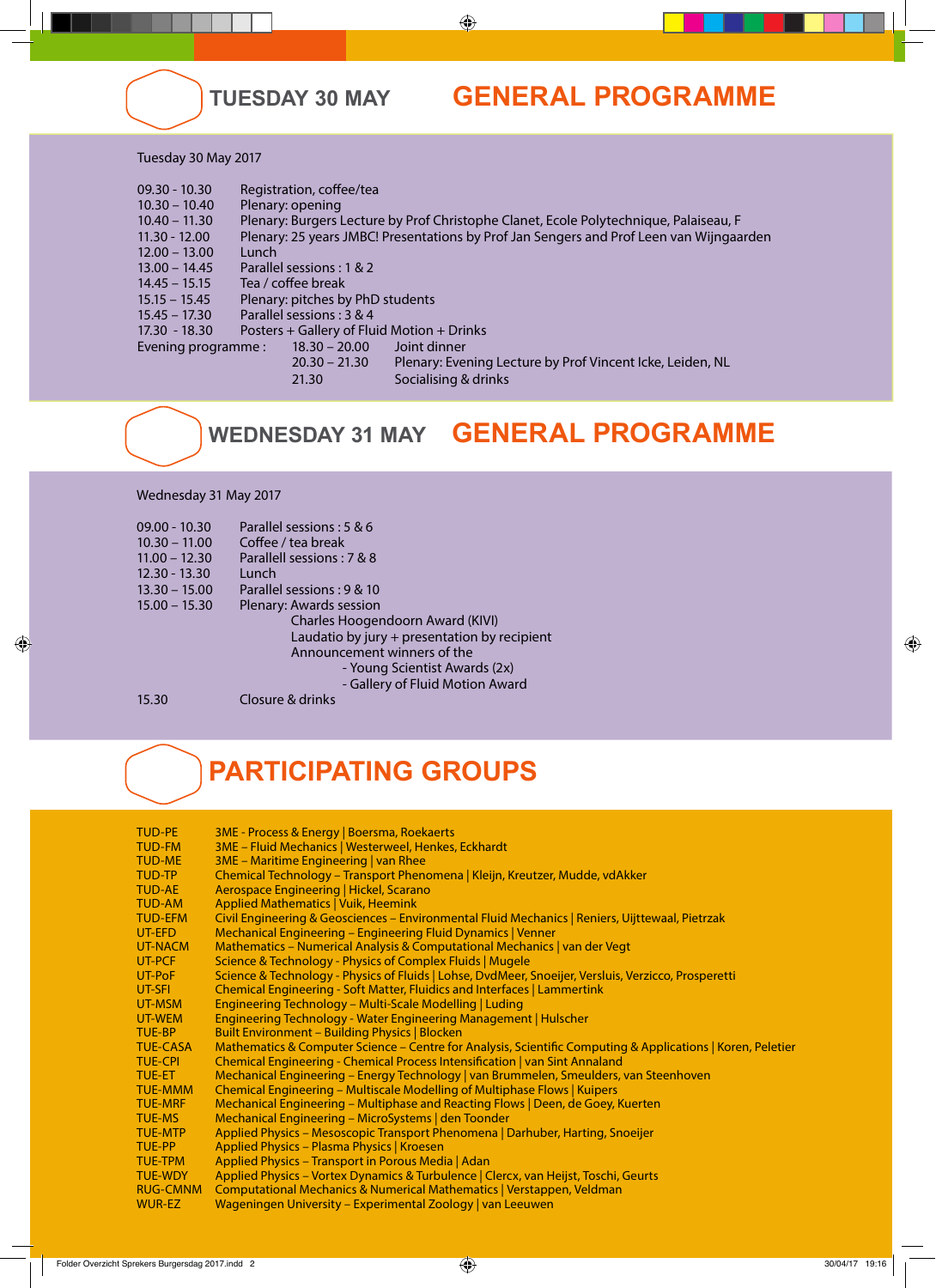

 $\bigoplus$ 

### 13.00-14.45 TUESDAY 30 MAY

# **1 DROPLETS & MICROSYSTEMS 1 G HOMMERSOM (DOW CHEMICAL)**

| Qingguang Xie - Evaporation of a colloidal suspension droplet                                       |
|-----------------------------------------------------------------------------------------------------|
| TUE-MTP   Harting                                                                                   |
| Davood Baratian - Electrowetting-enhanced condensation and drop shedding for enhanced heat transfer |
| UT-PCF   Mugele, vd Ende                                                                            |
| Huanshu Tan - The evaporating Ouzo droplet                                                          |
| UT-POF   Lohse                                                                                      |
| Ranabir Dey - Drop evaporation in strong electric fields in electrowetting configuration            |
| UT-PCF   Mugele, vd Ende                                                                            |
| Robin Koldewij - Freezing sessile droplets                                                          |
| UT-POF   Lohse                                                                                      |
| Felix Milan - Multi-scale LBM simulations of droplets in time-dependent flows                       |
| TUE-WDY   Toschi                                                                                    |
| Giulia Finotello - Experimental investigation of milk droplet-droplet interaction                   |
| TUE-MMM   Kuipers, Buist                                                                            |
| Shantanu Maheshwari - Dissolution of a binary droplet: MD simulations                               |
| UT-POF   Lohse, vd Hoef                                                                             |

# 15.45-17.30 TUESDAY 30 MAY

# **3 DROPLETS & MICROSYSTEMS 2**<br>**J JANSSEN (UNILEVER)**

 $\bigoplus$ 

 $\bigoplus$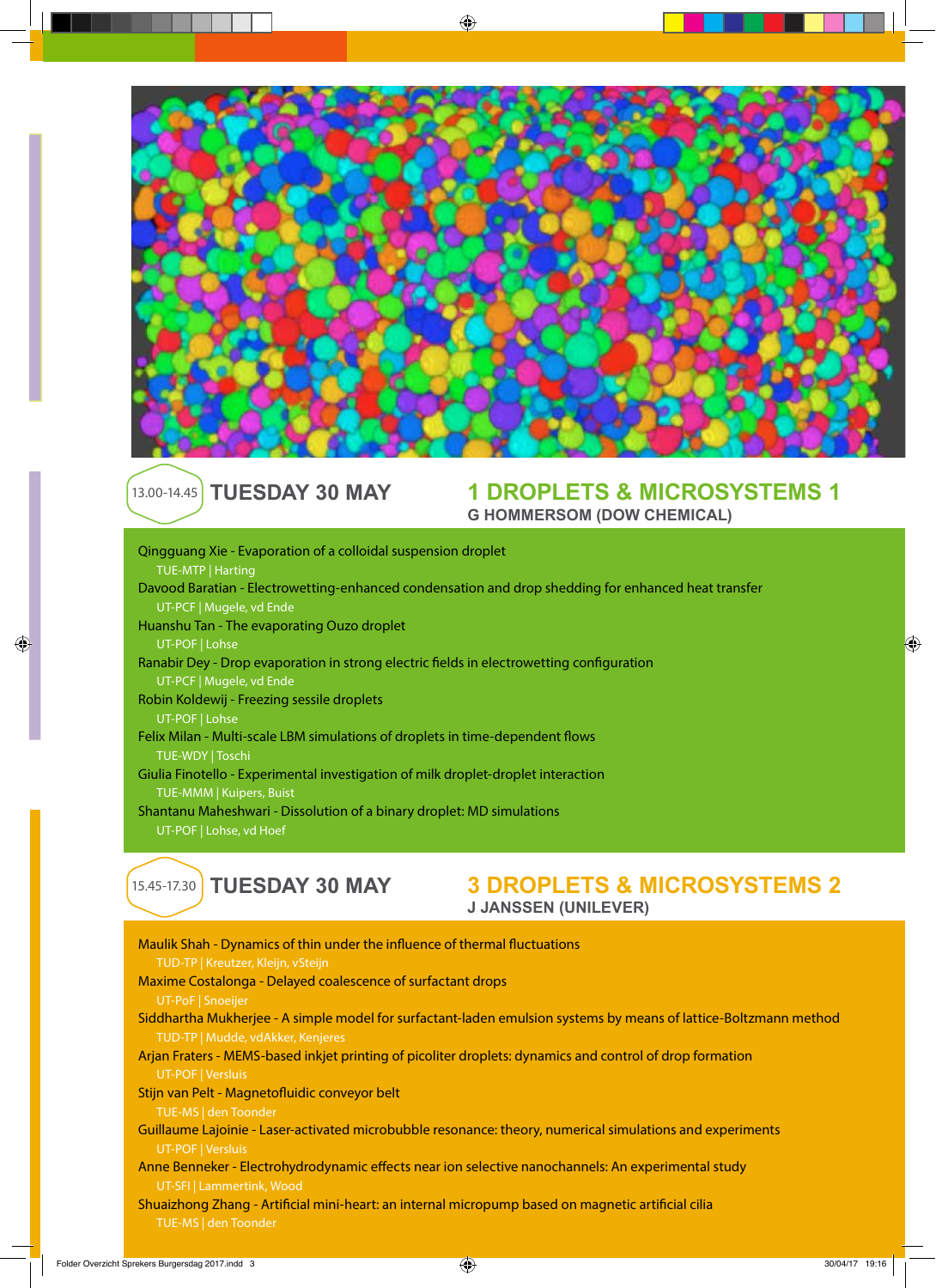

◈

### 13.00-14.45

### **TUESday 30 MAY 2 ENVIRONMENTAL FLUID MECHANICS h reinten (oce)**

Sven Baars - Critical transitions in stochastic ocean-climate models RUG-CMNM | Verstappen, Wubs Joep van der Zanden - Turbulence and boundary layer dynamics under breaking waves UT-WEM | Hulscher, Ribberink Dave Weij - Numerical modelling of the unstable breaching process TUD-ME | vRhee, Keetels John Damen - An analysis of spatially varying sand wave morphology UT-WEM | Hulscher, vDijk Freekjan Brink - Robust simulations for the potential flow free surface water wave equations UT-NACM | vd Vegt Marijn Sanders - Aeroacoustic noise source localization and quantification for wind turbine applications UT-EFD | Venner, de Santana Geert Campmans - Modelling the influence of storm effects on finite amplitude sand wave dynamics UT-WEM | Hulscher, Roos

Yoeri Dijkstra - Why sediments are trapped in estuaries: an analysis using the idealised iFlow model TUD-AM | Heemink, Schuttelaars



## **TUESDAY 30 MAY 4 HEAT AND MASS TRANSFER**<br>T PEETERS (TATA STEEL)

| Florian Charruault - Formation and growth of contact spots at an air cavity closure<br>TUD-FM   Westerweel                                          |
|-----------------------------------------------------------------------------------------------------------------------------------------------------|
| Simone Silvestri - Turbulence radiation interactions in channel flow with various optical depth<br>TUD-TP   Boersma, Roekaerts, Pecnik              |
| Noud Maes - Flame devolopment in consecutive n-dodecane injections<br>TUE-MRF   Deen, Dam                                                           |
| Samaneh Mousavi - Challenges in modelling flowing plasma<br>TUE-PP   Kroesen, vDijk                                                                 |
| Wiktor Michalek - Mass transfer models in VOF method in OpenFoam<br>TUE-MRF   Kuerten                                                               |
| Carlos Alvaro - Experimental and numerical studies on riser hydrodynamics and mass transfer<br>TUE-MMM   Kuipers, Peters                            |
| Jo-Hendrik Thysen - Numerical study on mixing in a generic enclosure driven by time-periodic supply conditions<br>TUE-BP   Blocken, vHooff, vHeijst |
| Sebastian Contreras - Lagrangian transport in a class of three-dimensional buoyancy-driven flows<br>TUE-ET+WDY   Speetjens, Clercx                  |

⊕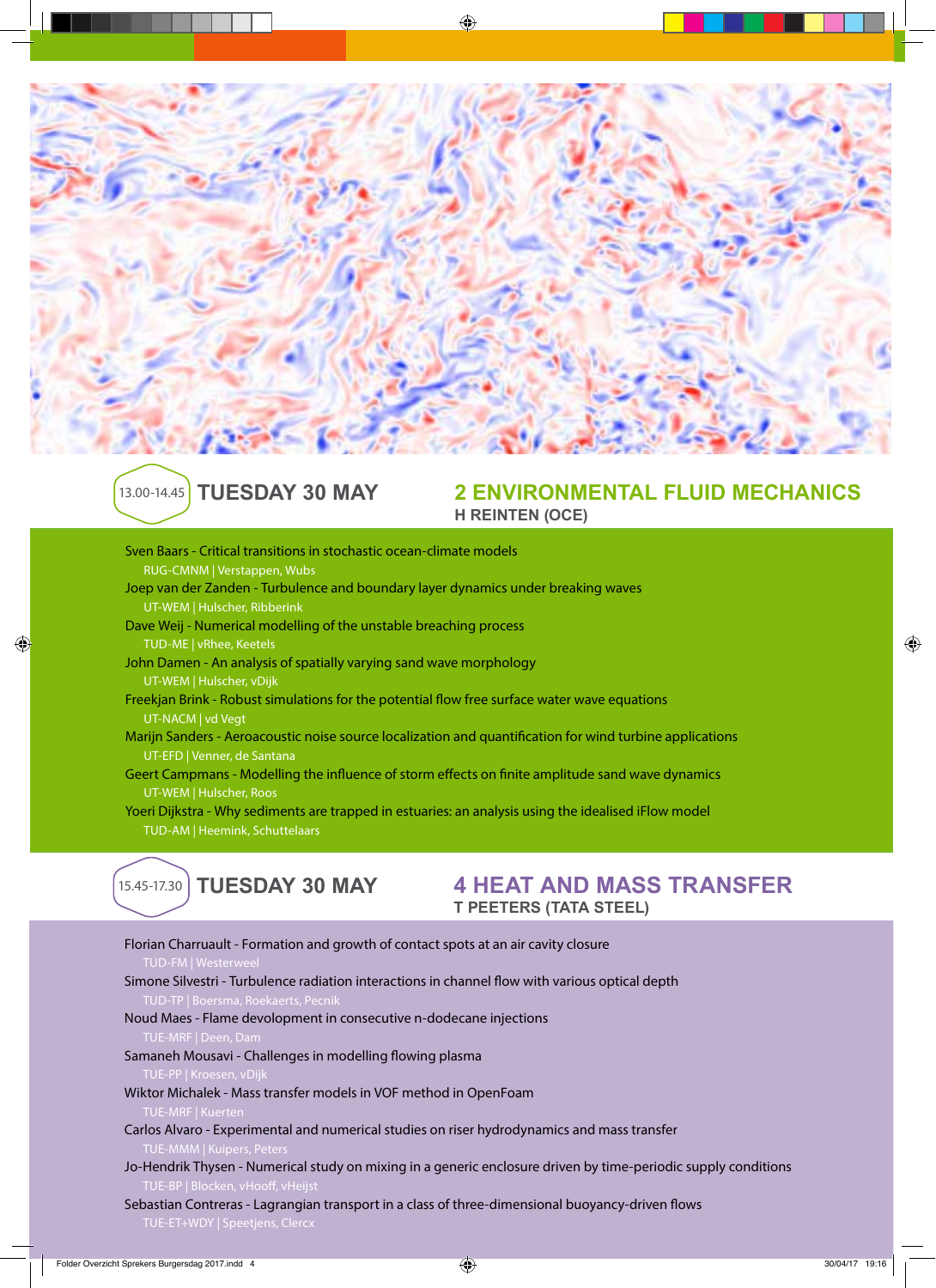◈

# 09.00-10.30 **WEDNESDAY 31 MAY 5 TURBULENCE 1**

Xiaojue Zhu - Roughness facilitated local 1/2 scaling does not imply asymptotic ultimate thermal turbulence UT-POF | Lohse, Verzicco

◈

- Liesbeth Florentie Source term model simulations of vortex generator induced flowfields
	- TUD-AE | Hickel, Hulshoff
- Mattia Ricci An LES approach to wind loads assessment TUE-BP | Blocken, Kalkman
- Jan Schneiders On the use of the vorticity equation for spectral estimates from single PIV snapshots TUD-AE | Hickel, Scarano
- Maxim Masterov On large scale simulations of dense bubbly flow
- TUE-MMM | Kuipers, Baltussen
- Melika Gul Internal shear layers in turbulent pipe flow
- TUD-FM | Westerweel
- Jacopo Serpieri Cross-flow instability: flow diagnostics and control TUD-AE | Scarano. Kotsonis

### 11.00-12.30

# **WEDNESDAY 31 MAY 7 TURBULENCE 2**<br>B VREEMAN (AKZONOBEL)

- Kim Alards Thermally inertial particles in rotating Rayleigh-Bénard turbulence TUE-WDY | Clercx, Kunnen, Toschi
- Abhineeth Gupta Study of particle migration and stresslet in turbulent pipe-flow using lattice Boltzmann method TUE-WDY | Toschi, Clercx
- Varghese Mathai Rising light particles and their instabilities in stagnant and turbulent flow
- Hadi Rajaei Exploring the geostrophic regime of rapidly rotating convection: An experimental study TUE-WDY | Clercx, Kunnen, Toschi
- Ruben Verschoof Wall-roughness induces asymptotic ultimate turbulence
- Ivo van Hooijdonk Anticipating the collapse of turbulence in a stably stratified plane Couette flow TUE-WDY | Clercx, vd Wiel (TUD)
- Qingqing Ye Mechanisms of boundary layer transition induced by isolated roughness

### **WEDNESday 31 MAY 9 INDUSTRIAL APPLICATIONS & CFD f visser (flowserve)** 13.30-15.00

- Erik van Duin Effect of oil viscosity on core-annular flow in a horizontal pipe TUD-FM | Ooms, Henl
- Martin Haagh Ion-induced wettability alteration for enhanced oil recovery UT-PCF | Mugele, Du
- Maurice Hendrix Development of speed controlled pigging for low pressure flow in pipelines
- Jakob Maljaars A high-order particle-mesh operator splitting approach for the incompressible NS equation TUD-FFM | Uijttewaal, Labe
- Anne Eggels Uncertainty quantification and sensitivity analysis for correlated variables

Gianluca Di Staso - Lattice Boltzman accelerated direct simulation Monte Carlo for rarefied gas flow simulations TUE-WDY | Clercx, Tos

Ugur Göktolga - Modeling curvature effects using MuSt-FGM

◈